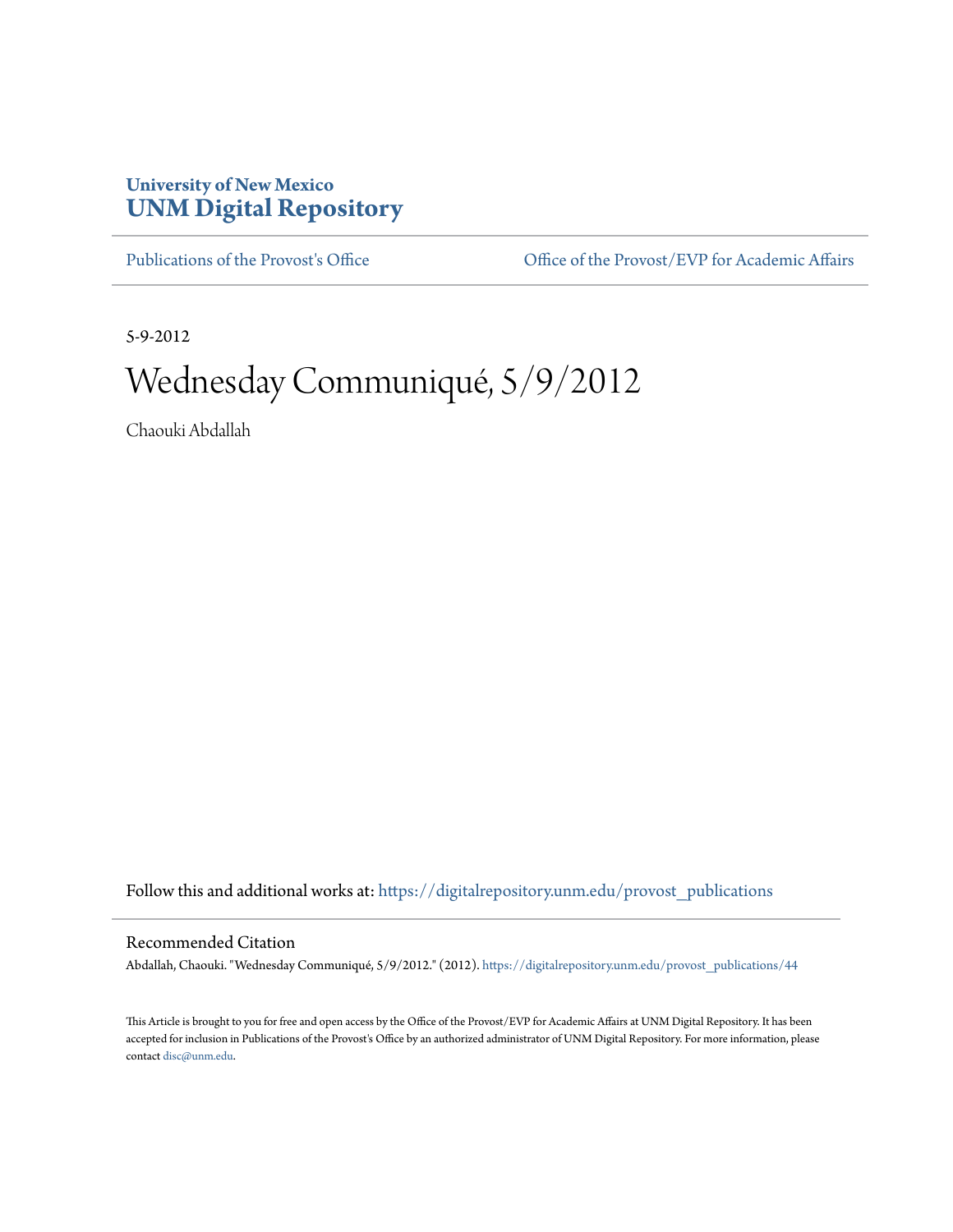

### *WEDNESDAY COMMUNIQUÉ*

#### **May 9, 2012**

**From My Annual Review:** Some feedback on my annual review from the faculty focused on the Honors College. While many were supportive, some expressed two main concerns: the cost of starting a new initiative/college and the issue of elitism and focusing on those at the top versus the majority of our students. Regarding the cost, our analysis (Honors College plan: [http://provost.unm.edu/communique/index.html\)](http://provost.unm.edu/communique/index.html) predicts that the Honors College will actually contribute more to the institution than it costs due to the honors students overall performance (higher graduation rates is but one example), and the potential of donations and naming. This conclusion is supported by other institutions experiences as well as our preliminary studies. Regarding the elitism argument, my counter argument is based on the data of how many NM students we lose to neighboring states because we lack a vigorous honors college. My intent is to bring such students to UNM and to infuse more of their intellect and capacities into the general UNM student body. As envisioned, our honors college initiative will be inclusive and beneficial to all our students.

**Deans:** In an effort to show my confidence in and support for the deans who are carrying an interim title, I recently removed their interim status. Please join me in recognizing the excellent contributions made by James Linnell of Fine Arts, Gary Harrison of OGS, and Mark Peceny of A&S. Although Jim Linnell will not return to campus as Dean, he carries the title until the recently hired Fine Arts Dean arrives on July 1. Searches for the other two positions will be announced in consultation with their respective colleges.

**Vice President for Research Search: I** will be launching an internal search for an interim VPR. In the coming week, I will issue a formal announcement about the process and form a university search committee to complete the process in a timely fashion.

**Digby Wolfe:** The Emmy Award-winning [comedy](http://www.latimes.com/topic/arts-culture/genres/comedy-%28genre%29-010000000943.topic) writer and former professor of writing at the University of New Mexico died this week at his home in Albuquerque. Digby helped produce[r George Schlatter](http://www.latimes.com/topic/entertainment/george-schlatter-PECLB00000010627.topic) develop "Rowan & Martin's Laugh-In," a landmark TV series that became an overnight sensation in the late 1960s. He was known for his immeasurable influence on popular culture, both nationally and internationally. His obituary can be found at [http://www.latimes.com/news/obituaries/la-me-digby-wolfe-20120508,0,7978222.story.](http://www.latimes.com/news/obituaries/la-me-digby-wolfe-20120508,0,7978222.story)

**What is a UNM Degree Worth?** As much as I keep commenting on the non-material worth of a college degree, the return on investment (ROI) remains a major concern to the citizens of New Mexico and to many families and students. A colleague (Professor R. Jordan) called my attention to an interactive site where 852 academic institutions are compared [\(http://www.businessweek.com/interactive\\_reports/bs\\_collegeROI\\_0621.html\)](http://www.businessweek.com/interactive_reports/bs_collegeROI_0621.html) using a variety of metrics including the ROI. UNM appears on page ten. MIT ROI is 12.9, ASU's and Berkeley's is 10.9, and UNM's is 10.

**Online Education:** Has been in the news lately starting with the MIT-Harvard EdX initiative: [http://chronicle.com/blogs/wiredcampus/harvard-and-mit-put-60-million-into-new-platform-for-free-online](http://chronicle.com/blogs/wiredcampus/harvard-and-mit-put-60-million-into-new-platform-for-free-online-courses/36284?sid=at&utm_source=at&utm_medium=en)[courses/36284?sid=at&utm\\_source=at&utm\\_medium=en.](http://chronicle.com/blogs/wiredcampus/harvard-and-mit-put-60-million-into-new-platform-for-free-online-courses/36284?sid=at&utm_source=at&utm_medium=en) Another is the NY Times Brooks opinion piece, <http://www.nytimes.com/2012/05/04/opinion/brooks-the-campus-tsunami.html> and the IEEE Spectrum article about the president of Stanford views on the future of online education: [http://spectrum.ieee.org/geek-life/profiles/john-l](http://spectrum.ieee.org/geek-life/profiles/john-l-hennessy-risk-taker)[hennessy-risk-taker.](http://spectrum.ieee.org/geek-life/profiles/john-l-hennessy-risk-taker)

**Did Someone Ask the Students?** This is the title of a 2-part article that I believe we should be aware of: [http://chronicle.com/blogs/next/2012/05/01/did-anyone-ask-the-students-part-i/.](http://chronicle.com/blogs/next/2012/05/01/did-anyone-ask-the-students-part-i/) In particular, the article attempts to answer the following questions: "How did they pick a major, out of a passion or for its [job prospects?](http://chronicle.com/article/Unemployment-Varies-by-College/130212/) How do they [judge the value](http://chronicle.com/article/Whats-a-Degree-Worth-Report/127612/) of [a college degree](http://chronicle.com/article/Its-More-Than-Just-the/127534/) and weigh it against its rising price tag? What is the purpose of a college